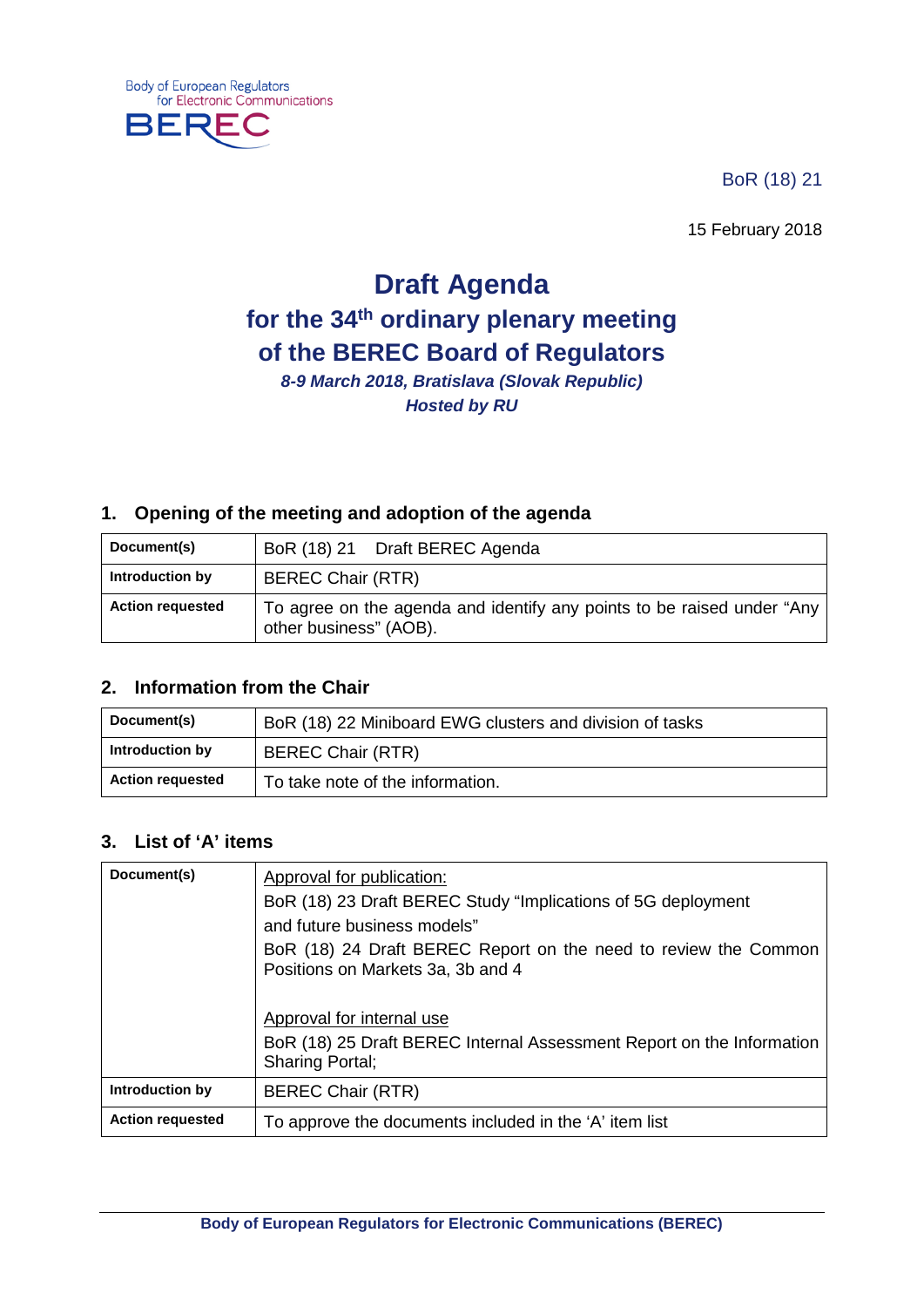## **4. Information from the BEREC Office and oral up-date on BEREC Reports 2017**

| Document(s)             | BoR (18) 26 Information on the electronic voting procedures since the last<br>plenary meeting<br>BoR (18) 27 Information on planned electronic voting procedures between<br>P1 and P2 |
|-------------------------|---------------------------------------------------------------------------------------------------------------------------------------------------------------------------------------|
|                         | BoR (18) 28 2017 BEREC Work Programme status update                                                                                                                                   |
| Introduction by         | <b>BEREC Office Representative</b>                                                                                                                                                    |
| <b>Action requested</b> | To take note of the information.                                                                                                                                                      |

## **5. Information from the Commission**

| Document(s)             | No documents                     |
|-------------------------|----------------------------------|
| Introduction by         | <b>Commission Representative</b> |
| <b>Action requested</b> | To take note of the information  |

## **6. Benchmarking**

| Document(s)             | BoR (18) 29 Draft BEREC Internal Report on the feasibility of a BEREC<br>Open Data Platform |
|-------------------------|---------------------------------------------------------------------------------------------|
| Introduction by         | Benchmarking EWG Co-Chairs (ComReg/ANACOM)                                                  |
| <b>Action requested</b> | To discuss and to approve for internal use.                                                 |

#### **7. End-users**

| Document(s)             | BoR (18) 30 Draft BEREC Report on best practices on equivalent access<br>and choice for disabled end-users |
|-------------------------|------------------------------------------------------------------------------------------------------------|
| Introduction by         | End-users EWG Co-Chairs (ComReg/ANCOM)                                                                     |
| <b>Action requested</b> | To discuss and approve for publication.                                                                    |

#### **8. Roaming and mobile**

| Document(s)             | BoR (18) 31 Draft 20 <sup>th</sup> International Roaming BEREC Benchmark Data<br>Report (1 April 2017 – 30 September 2017) |
|-------------------------|----------------------------------------------------------------------------------------------------------------------------|
| Introduction by         | Roaming EWG Co-Chairs (RTR/CNMC)                                                                                           |
| <b>Action requested</b> | To discuss and approve for publication.                                                                                    |

#### **9. Net Neutrality**

## **9.1 Net Neutrality measurement tool**

| Document(s)             | BoR (18) 32 Draft tender specification for Net neutrality measurement tool |
|-------------------------|----------------------------------------------------------------------------|
| Introduction by         | NN EWG Co-Chairs (Nkom/ACM)                                                |
| <b>Action requested</b> | To take note of the information.                                           |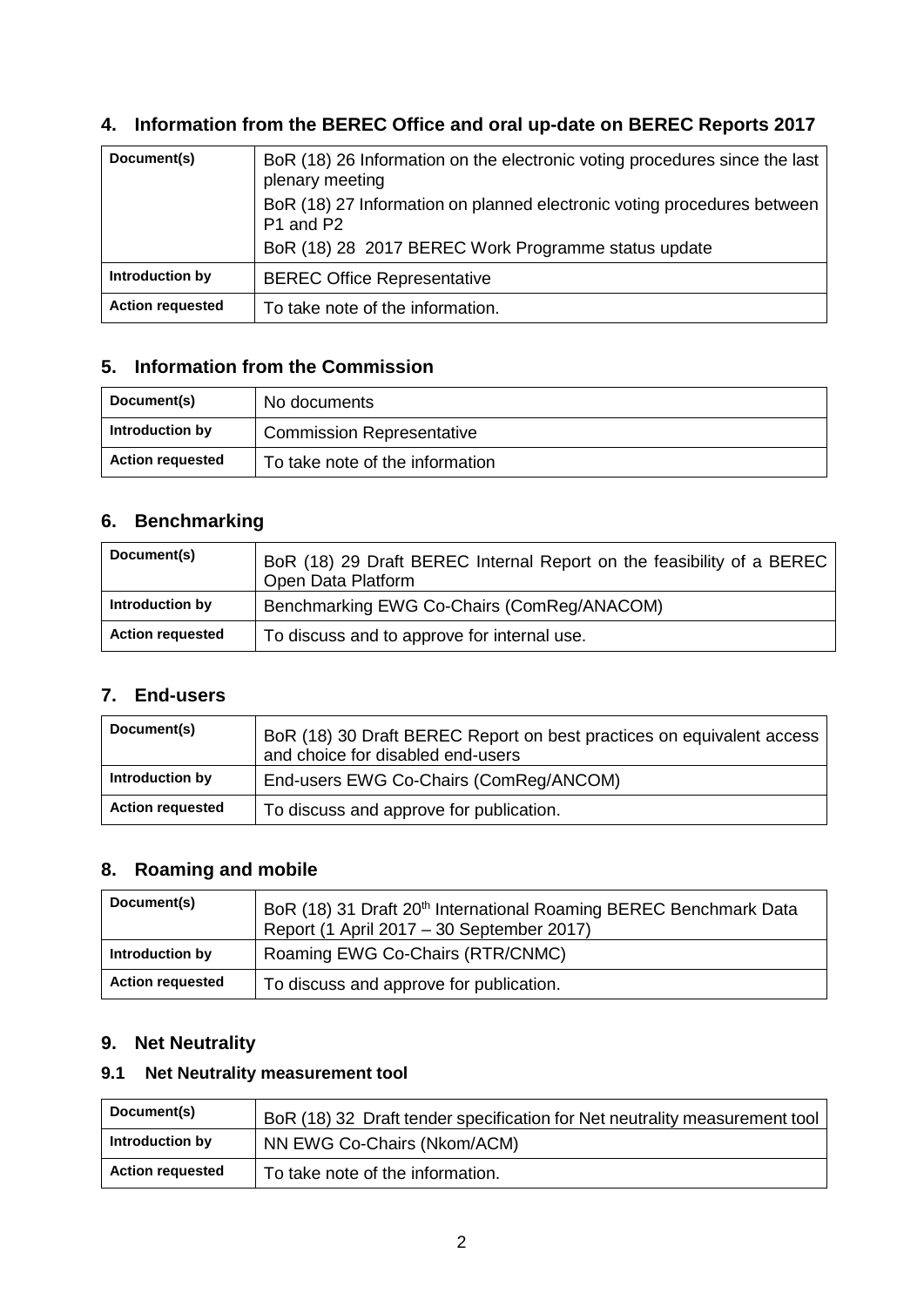#### **9.2 Evaluation of Net Neutrality Regulation**

| Document(s)             | BoR (18) 33 Draft BEREC consultation paper on the evaluation of the NN<br>Regulation |
|-------------------------|--------------------------------------------------------------------------------------|
| Introduction by         | NN EWG Co-Chairs (Nkom/ACM)                                                          |
| <b>Action requested</b> | To discuss and approve for public consultation.                                      |

#### **9.3 Implementation of Net Neutrality rules – exchange of experiences**

| Document(s)             | BoR (18) 45 Status on national NN cases and questions P1 2018 |
|-------------------------|---------------------------------------------------------------|
|                         | BoR (18) 46 Process description NN case and question database |
| Introduction by         | Representatives of NRAs (ARCEP/AGCOM/Ofcom/ANACOM)            |
| <b>Action requested</b> | To take note of the information.                              |

#### **10. Market and Economic Analysis**

#### **10.1 Impact of premium content on ECS markets and the effect of devices on the open use of Internet**

| Document(s)             | BoR (18) 34 Draft BEREC report on the outcomes of the public<br>consultation on the BEREC report on the impact of premium content on<br>ECS markets and the effect of devices on the open use of Internet<br>BoR (18) 35 Draft BEREC report on the impact of premium content on<br>ECS markets and the effect of devices on the open use of Internet |
|-------------------------|------------------------------------------------------------------------------------------------------------------------------------------------------------------------------------------------------------------------------------------------------------------------------------------------------------------------------------------------------|
| Introduction by         | MEA Co-Chairs (CNMC/Arcep)                                                                                                                                                                                                                                                                                                                           |
| <b>Action requested</b> | To discuss and approve for publication.                                                                                                                                                                                                                                                                                                              |

#### **10.2 Draft BEREC Opinion on SMP Guidelines**

| Document(s)             | BoR (18) 36 Draft BEREC Opinion on the SMP Guidelines |
|-------------------------|-------------------------------------------------------|
| Introduction by         | MEA Co-Chairs (CNMC/Arcep)                            |
| <b>Action requested</b> | To discuss and decide on the way forward.             |

## **11. Regulatory Framework**

| Document(s)             | No document                                |
|-------------------------|--------------------------------------------|
| Introduction by         | RF EWG Co-Chairs (NMHH/AGCOM)              |
|                         | Benchmarking EWG Co-Chairs (ANACOM/ComReg) |
| <b>Action requested</b> | To take note of the information.           |